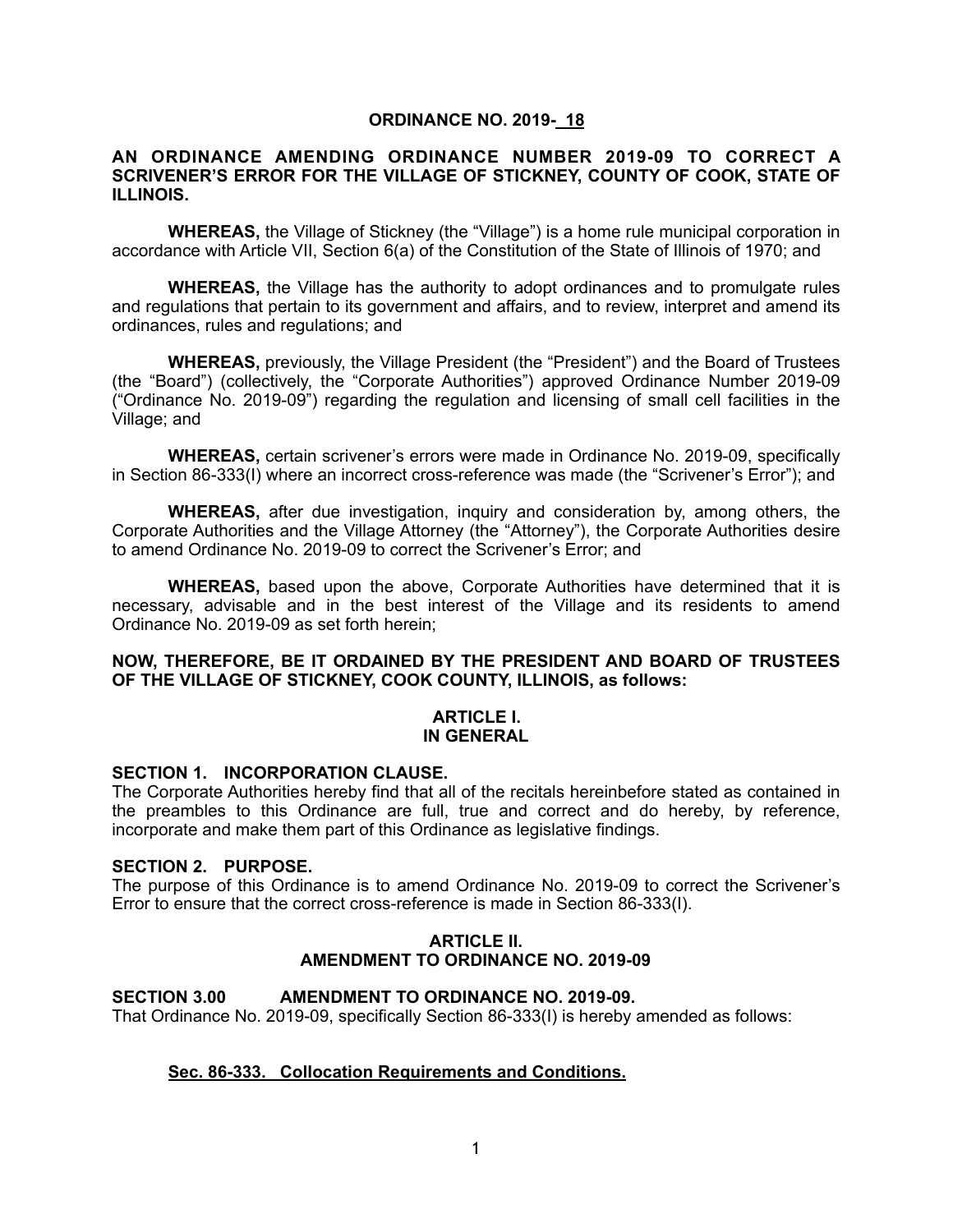(I) *Height Exceptions or Variances.* If an applicant proposes a height for a new or replacement pole in excess of the above height limitations on which the small wireless facility is proposed for collocation, the applicant shall apply for a special use permit or variance in conformance with procedures, terms and conditions set forth in Section 12 of Appendix A (Zoning) of the Village of Stickney Code of Ordinances (the "Village Code") and any other applicable provisions of the Village Code or relevant law.

# **SECTION 3.1. OTHER ACTIONS AUTHORIZED.**

The officers, employees and/or agents of the Village shall take all action necessary or reasonably required to carry out, give effect to and consummate the amendments contemplated by this Ordinance and shall take all action necessary in conformity therewith. The officers, employees and/or agents of the Village are specifically authorized and directed to draft and disseminate any and all necessary forms or notices to be utilized in connection with the intent of this Ordinance.

# **ARTICLE III. HEADINGS, SAVINGS CLAUSES, PUBLICATION, EFFECTIVE DATE**

### **SECTION 4. HEADINGS.**

The headings of the articles, sections, paragraphs and subparagraphs of this Ordinance are inserted solely for the convenience of reference and form no substantive part of this Ordinance nor should they be used in any interpretation or construction of any substantive provision of this Ordinance.

### **SECTION 5. SEVERABILITY.**

The provisions of this Ordinance are hereby declared to be severable and should any provision of this Ordinance be determined to be in conflict with any law, statute or regulation by a court of competent jurisdiction, said provision shall be excluded and deemed inoperative, unenforceable and as though not provided for herein and all other provisions shall remain unaffected, unimpaired, valid and in full force and effect.

# **SECTION 6. SUPERSEDER.**

All code provisions, ordinances, resolutions, rules and orders, or parts thereof, in conflict herewith are, to the extent of such conflict, hereby superseded.

#### **SECTION 7. PUBLICATION.**

A full, true and complete copy of this Ordinance shall be published in pamphlet form or in a newspaper published and of general circulation within the Village as provided by the Illinois Municipal Code, as amended.

#### **SECTION 8. EFFECTIVE DATE.**

This Ordinance shall be in full force and effect immediately upon passage, approval and publication, as provided by law.